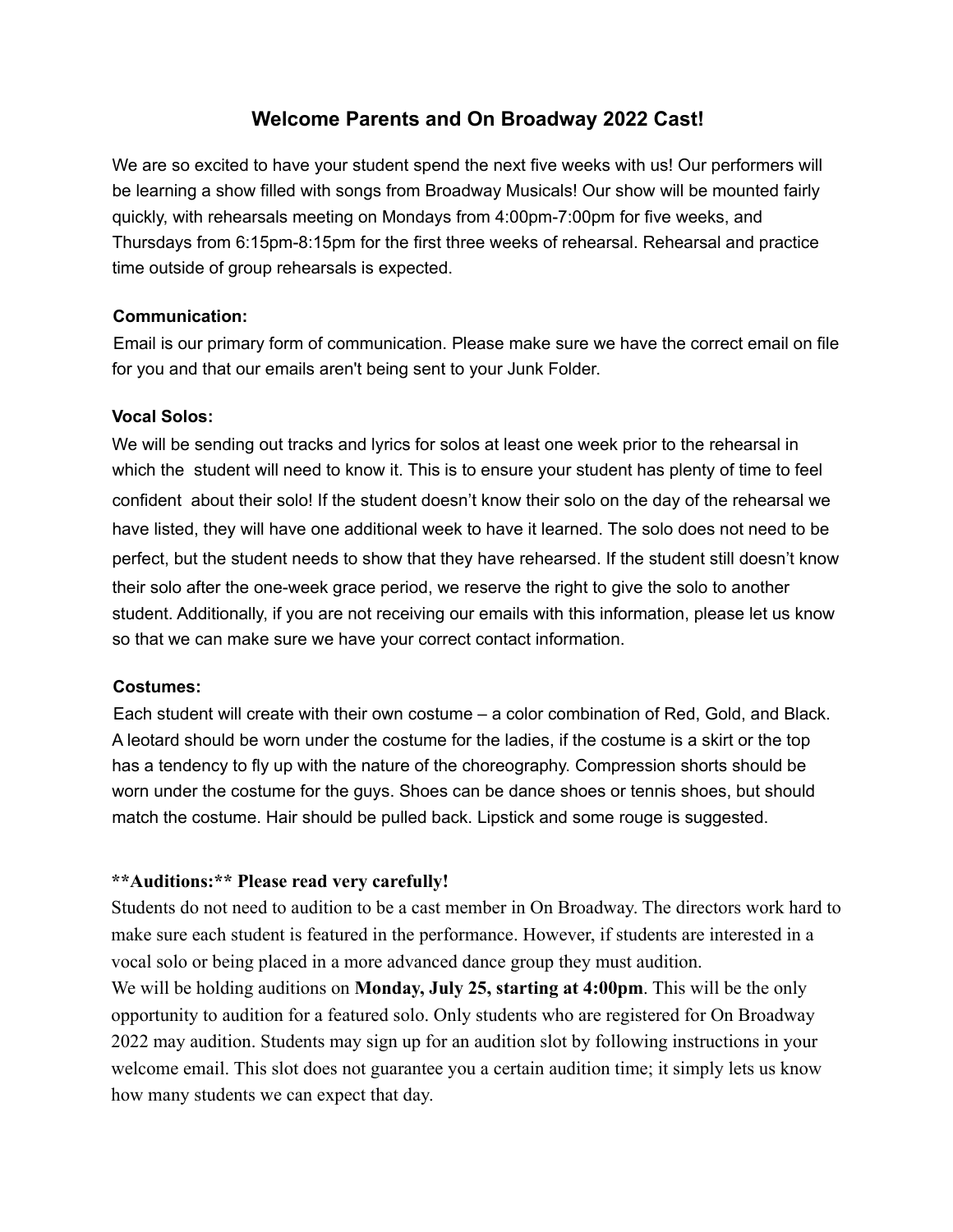**When:** Monday, July 25<sup>th</sup>: **Dance Audition:** 4 PM – 4:45 PM **Vocal Auditions:** 4:45 PM – 7 PM **Where:** CenterStage Performing Arts Academy 250 Hancock Street Gallatin, TN 37066

We have changed how our dance audition process works and are treating it like our group dance auditions for our summer musicals. Students will be asked to memorize a dance sent out a week ahead of time and will perform it in groups for our audition panel. Participating in the dance audition will help our team place your student within a dance group that will challenge them according to their technical ability. It is important that students come and audition - regardless of whether they are in a weekly dance class. Students who choose not to participate in the dance call will be placed in our most beginning dance group.

For the vocal audition, students need to prepare a Musical Theatre song approximately 1 minute in length (about a verse and chorus) to sing for the directors. You may bring a phone or other music player if you wish to sing with a track. Vocal solos and length is determined by the audition. Please do not assume we know how you perform in front of an audience! Your vocal audition should showcase your performance characteristics!

For the dance audition, we will send out the choreography a week ahead of time for students to prepare. On the day of the audition, we will spend the first 15 minutes reviewing the choreography sent out a week prior, then perform the dance in groups.

Please let us know during your dance audition if you have any special skills such as tumbling, gymnastics, baton, color guard, juggling, etc.

Remember to wear something you can dance in. Also, please remember to bring your dance shoes.

What to expect on the audition day:

This is a first come, first served process. When you arrive, please sign-in with Ms. Brendan at the front desk and wait in the lobby for further instruction from one of our team members. All dance auditions will take place in the theatre. When it is your turn to audition for a vocal solo, a team member will direct you to one of the audition rooms to sing for an instructor.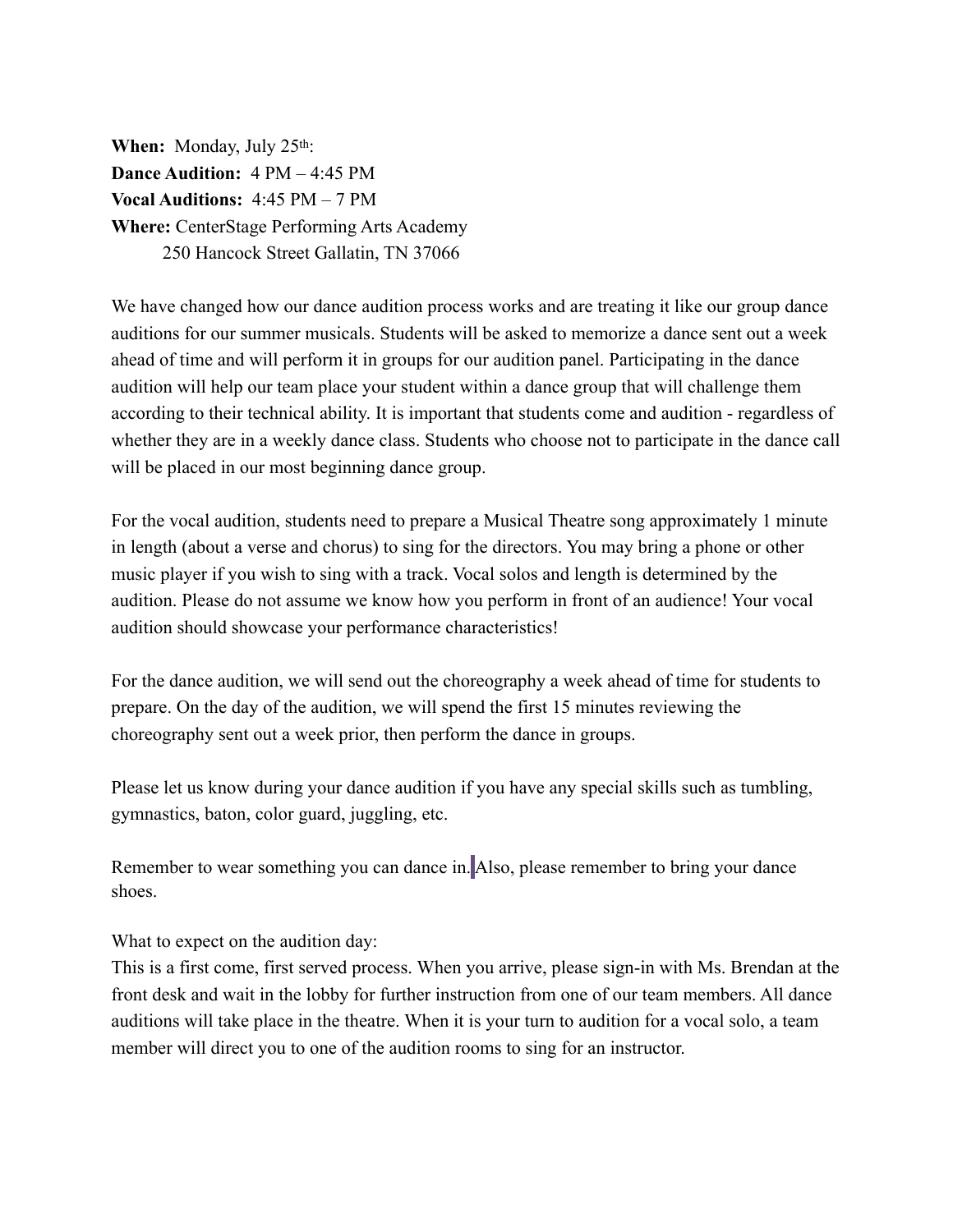We will try to get auditioning students in and out very quickly. Once you have completed your audition(s), you are free to go. Please do not linger in the lobby after your audition. If you feel the need to socialize, please do so outside.

A link to our sign up genius will be attached to our official Welcome Letter email sent once students enroll.

### **Schedule:**

**Where:**  CenterStage Performing Arts Academy 250 Hancock Street Gallatin, TN 37066.

#### **Rehearsal Schedule:**

Mondays: 4:00pm - 7:00pm **AND Thursdays: 6:15pm – 8:15pm** starting August 1st **Thursday rehearsals are only for the first three weeks: 8/4, 8/11, 8/18** July 25th: 4:00PM - Vocal & Dance Auditions - (Only for those who want to audition for a

featured part or are interested in auditioning for a dance group)

August 1st:  $4:00 - 7:00 \text{ PM}$ August  $4<sup>th</sup>$ : 6:15 – 8:15 PM August 8th: 4:00 - 7:00 PM August  $11^{th}$ :  $6:15 - 8:15$  PM August 15th: 4:00 - 7:00 PM August 18th: 6:15 – 8:15 PM August 22nd: 4:00 – 7:00 PM August 29th: 4:00 - 7:00 PM \*\*\* Dress Rehearsal September 3rd: 10:00 AM - 12:00 PM \*\*\* Final Dress Rehearsal - Lunch provided

Please arrive 15 minutes before rehearsal starts, to get water, use the restroom, and get shoes on. Please make sure your performer comes ready to move and dance. Students should wear dance or tennis shoes. **No flip flops.** Students can also wear dance attire or something they can move around in. No jeans.

Rehearsals are closed; if a parent chooses to wait for their student the lobby is available.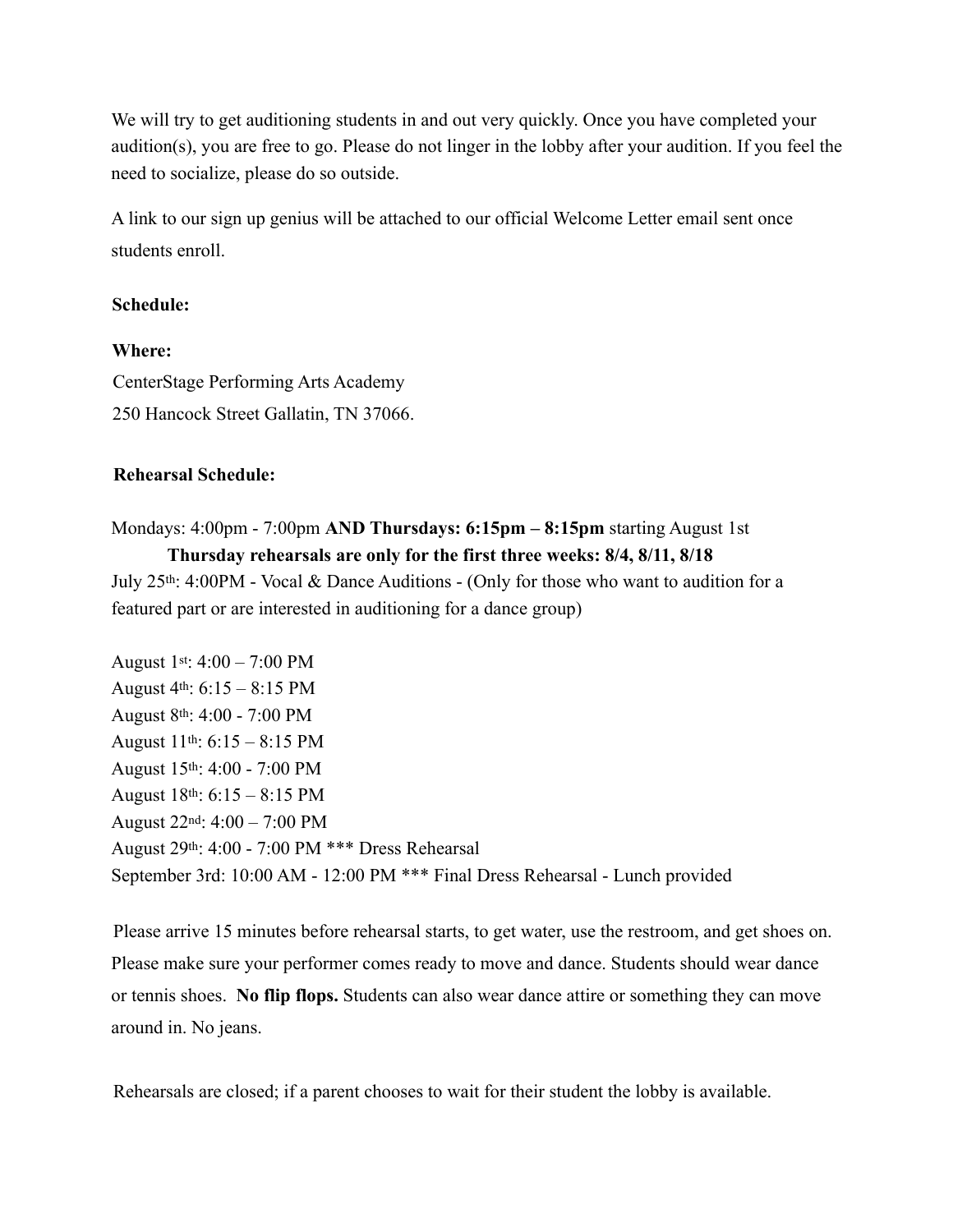Please bring a water bottle and multiple light snacks daily.

Rehearsal videos are uploaded weekly to our YouTube channel, CenterStage Performing Arts Academy. This is a great way for students to practice their dances and songs before the next day's rehearsals. Because of how quickly the show is to be mounted, students are allowed to miss one rehearsal day, with the expectation they will make up their work at home. A student who misses multiple rehearsals or comes to rehearsal unprepared may be asked to sit out of some portions of the show and/or have any solos removed if the circumstance warrants.

During the show weekend, we ask students who have been given snack money or an allowance by their parents, to leave this in an envelope with a staff member at the soundboard or front desk. We have had students accidentally leave this money on seats or another student pick it up. If a student is caught purposefully stealing from another cast member, they will be asked to leave the production and CenterStage permanently. CenterStage has a zero tolerance policy in this matter.

#### **Show Schedule:**

September 3rd, FIRST SHOW! Call time 1:00 PM Doors open: 1:30 PM Show Time: 2:00 PM September 3rd, SECOND SHOW! Call time 6:00 PM Doors open: 6:30 PM Show Time: 7:00 PM September 4th,THIRD SHOW! Call time 1:00 PM Doors open: 1:30 PM Show Time: 2:00 PM September 4th, FOURTH SHOW! Call time 5:00 PM Doors open: 5:30 PM Show Time: 6:00 PM

\*All Middle and High School students are expected to stay after the final show to strike and clean the theatre.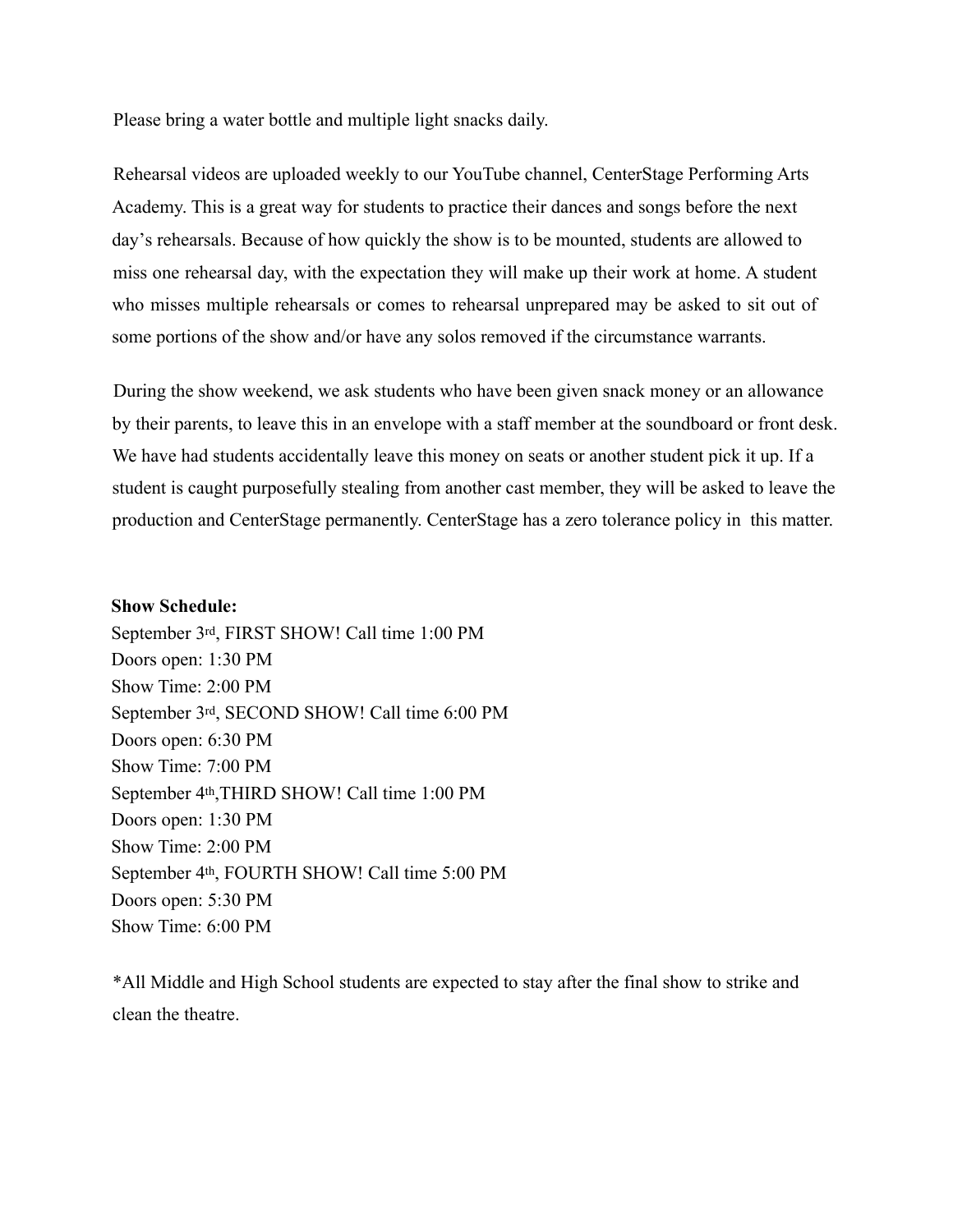### **Covid 19 Protocol:**

• We recommend a heightened sense of awareness at home and ask that parents monitor temperatures and any symptoms before coming to rehearsal. If a student has any concerning symptoms or feels unwell, that student should stay home and rest. In many cases, this proactiveness is the best course of action

• While a student is recovering, CS directors and staff will do everything they can to make sure students stay learning and do not fall behind in their choreography. This could include Zooming them into rehearsals if directors know ahead of time

• Just as important as students' health and safety is their privacy. Under privacy laws, CenterStage is prohibited from disclosing personal health details of students or staff. If parents wish to disclose information with friends, that is a personal choice

#### **Parent and Volunteer Expectations:**

"Front of House" operations during our show weekends rely heavily on our generous parent volunteers who run concessions, take tickets, and much more! We thank you for your contributions and know that your involvement helps strengthen the CenterStage culture. In order to continue providing top-quality performances, we want to help inform our parents on CenterStage's offstage policies and expectations:

If you are prepping or helping your student on show weekends, please do this as quickly as possible and then find your seats to enjoy the show! At no point in time should anyone other than cast and crew be backstage while a performance is going on. If your student needs something from you, you can give it to a member of the staff and they can deliver it. The backstage dressing and green room of a theatre is special and holds the same privacy as the locker rooms for a football team or the dug out for baseball – we prepare, deliver notes, and pump up our cast here. Our students are backstage enjoying this special time with their friends, preparing themselves, and getting into the performance mindset to put on an amazing show for their audience. Having people that aren't cast or crew backstage not only hurts focus and concentration but can also cause students to be late or miss cues. If your student needs you, we will come find you!

If a parent is concerned about anything regarding their student's ability to perform in their role, they should encourage the student to speak with the director or member of staff. This could include things like choreography, music, blocking, quick changes, etc… We are in our students' corners and want nothing more than for them to have a wonderful experience and show. Receiving a communication from a parent, no matter the intent,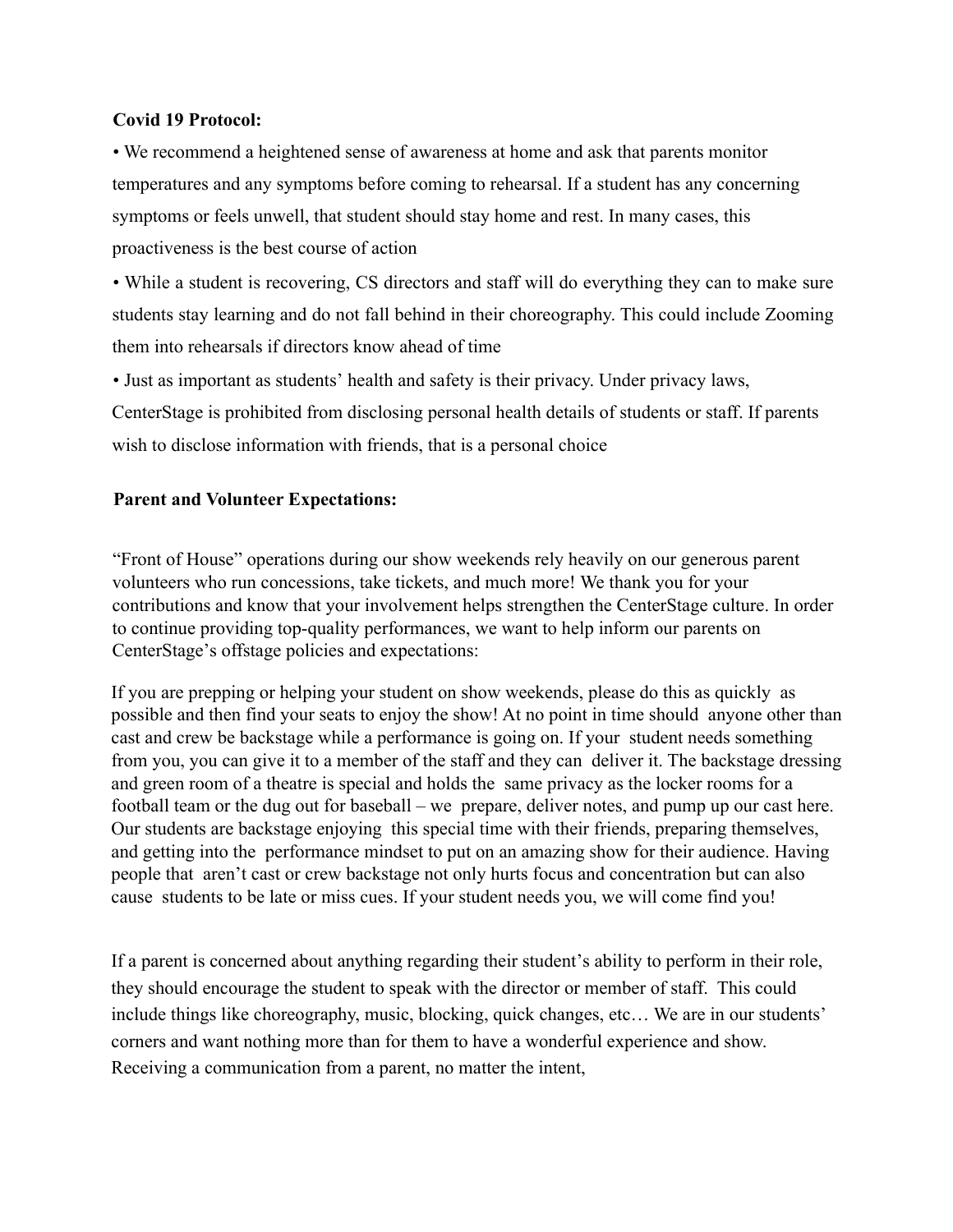escalates the situation. Oftentimes these concerns are best hashed out between performer and director. If it is a serious health or injury matter, then it is certainly appropriate for parents to reach out to staff. In these instances, please email us. This is the best way to get a hold of us. The team checks their emails several times an hour looking for such issues.

All parents must watch the show from a seat. Aisles and the wall at the back of the house is reserved for staff only. The soundboard often has staff running to communicate changes to staff backstage or performers mid show. When the pathway is not clear, it can inhibit our ability to communicate and negatively affect the production. Stage managers will be asking patrons to find a seat if they are standing.

Brendan Tramel, CenterStage's Office Manager, ensures that patrons have an easy and positive experience upon entering and exiting the building. She is over our front of house volunteers, which include ticketing and concessions. Brendan is highly regarded in this role by CenterStage leadership, and we ask that you extend her courtesy and trust in this very busy and demanding role.

During our rehearsal process, our students learn a phrase called "Make It Work," and it means just that. There are many times in live theatre that things don't go the way we expected them to do, and in those moments, we smile, and figure out a way to do things.

We thank all of our volunteers for having a "Make It Work" mentality, as well!

# **Behavior Policy:**

CenterStage students are expected to conduct themselves professionally, kindly, and with humility towards all CS staff and cast members. CenterStage believes in teamwork and everyone is truly important to the success of a production. In that spirit, our staff goes out of it's way to never show favoritism, casting is always subjective. We expect all students to abide by the expectations stated above without exception. The production team and (ultimately) the director (s) have the final say on all aspects of a production. This includes changing staging, assignment of solos, or the order and content of the show.

When addressing a student's behavior, CenterStage will always have at least two staff members present and hold the conversation behind closed doors or in private. Directors usually give a student two - three opportunities to correct their behavior before bringing in the parent for a meeting. If the behavior is unsafe or of an urgent nature, the directors will act quickly and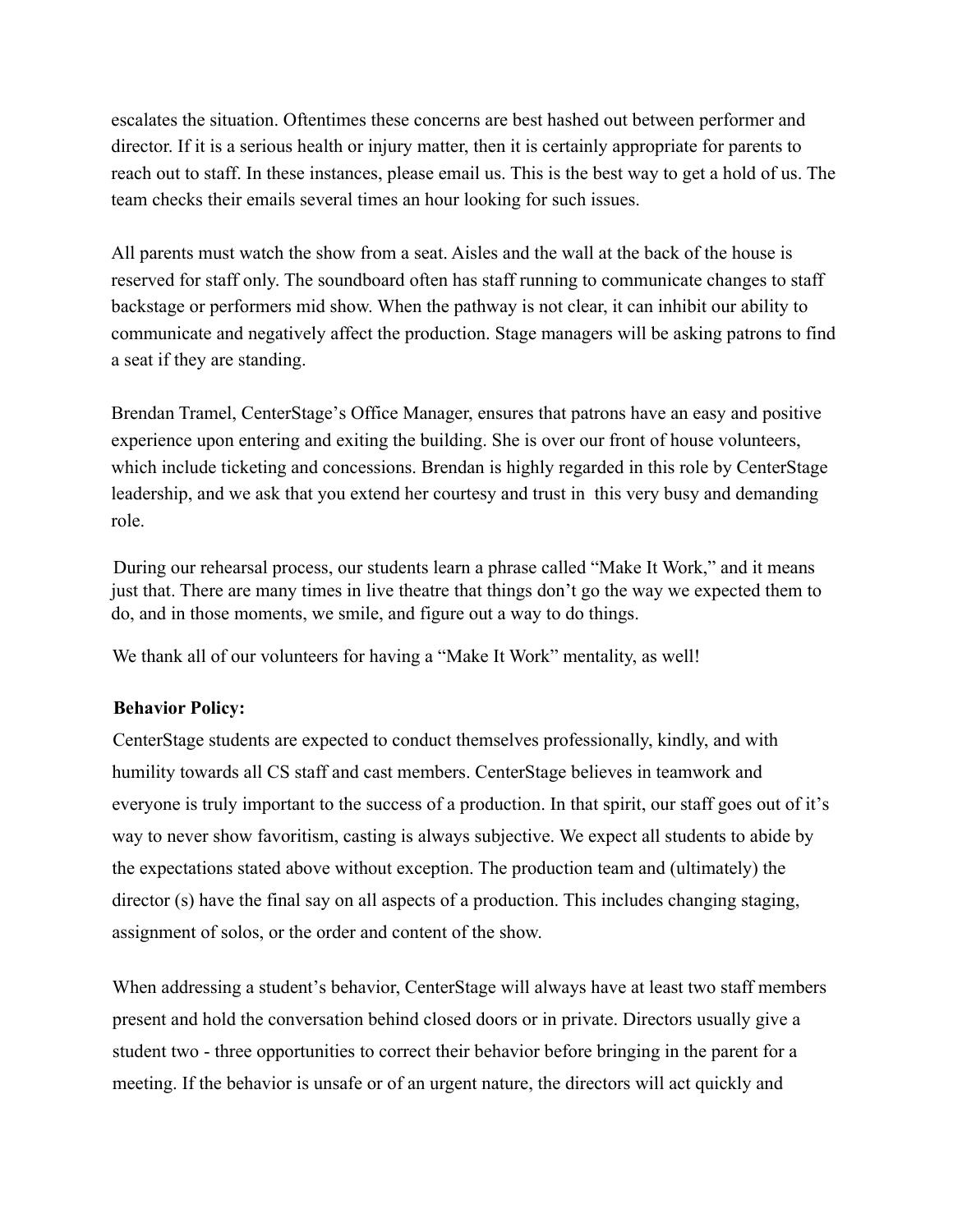request a meeting with the parent and student.

Regarding parents, and all other concerned friends and family, we always welcome comments whether it be a "thank you", comment, critique or concern. It is truly our desire to create the best production possible with the most favorable experience for every performer. We understand everybody wants their student to be "the star" front and center. We hope you all realize this is an impossible task from a director's stand point. It is important that all involved understand the mammoth job every production is. Once rehearsals start, all staff are living, eating and breathing the work at hand, normally working very long hours with very little sleep. We use the talent available to perform the show as written, often making changes to choreography, song length, lyrics, etc. to create the best effect for every number in the show. If your student is part of the CenterStage Family, we assume that you trust our staff to make these judgement decisions without outside influence.

Noting the points above, we respectfully ask that all commentary be submitted in writing after the last performance. We will not have time to read, address and respond to your communication until possibly a week after the production has ended. We continue to "fine tune" the show throughout the performance schedule and often correct your concern as the schedule proceeds. Unless it is an absolute emergency (the director has final say on what an emergency is) requests for meetings will not be addressed until the week after the run of the show.

#### **\*Tickets:**

#### **Tickets go on sale August 20th at 1 p.m. at performcenterstage.eventbrite.com.**

\$11 for adults \$9 kids aged ten and under \$9 for seniors  $65+$ \$9 for active military (thank you for your service) \$0 kids aged 4 and under (must sit on a lap)

#### **Purchasing tickets online:**

-using a computer, you are able to select your assigned seat -using a cell phone or tablet, you will automatically be assigned the best available seats